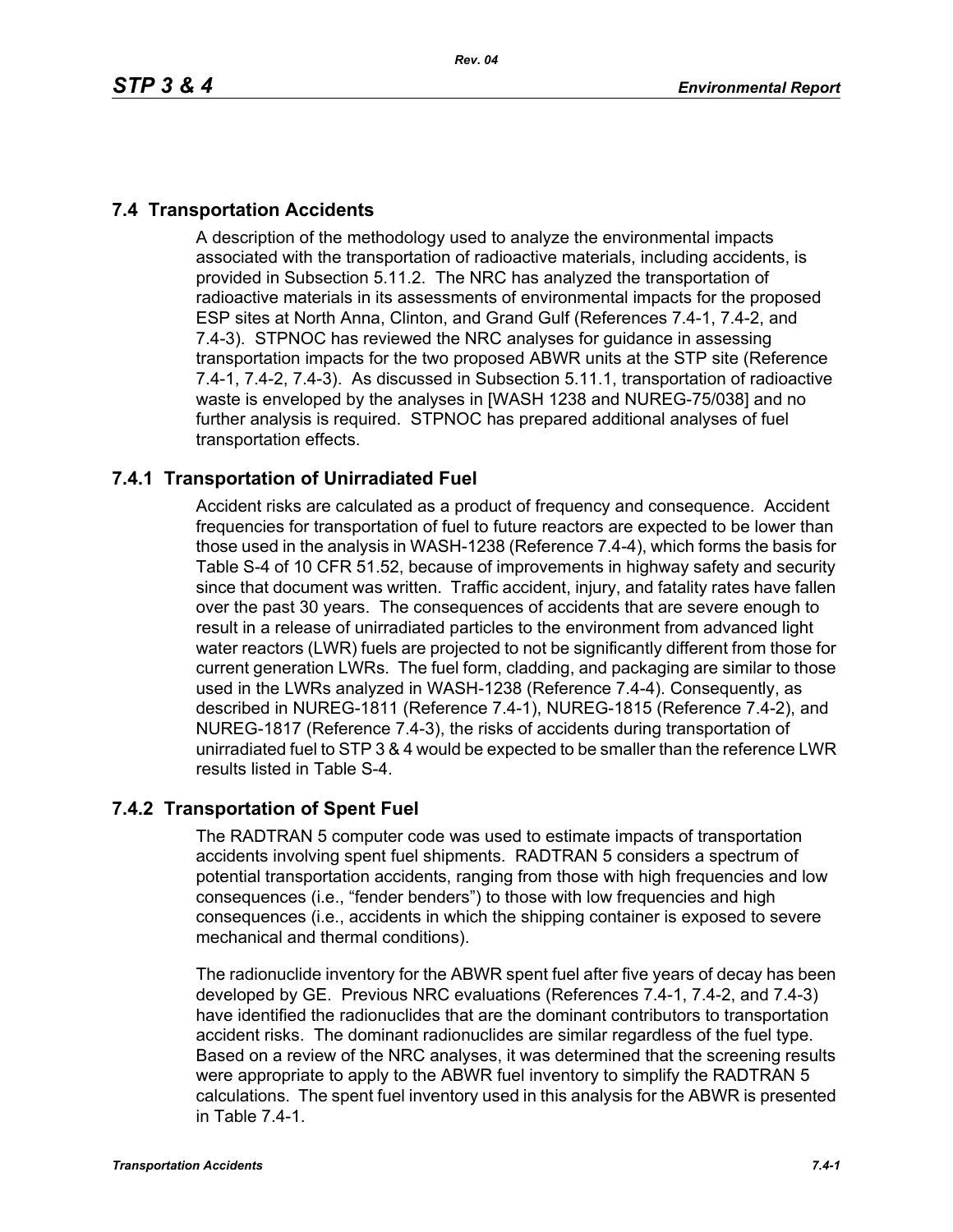Engineered shipping casks are used to transport spent fuel because of the radiation shielding and accident resistance required by 10 CFR 71, "Packaging and Transportation of Radioactive Material." Spent fuel shipping casks must be certified as Type B packaging systems, meaning they must withstand a series of severe hypothetical accidents with essentially no loss of containment or shielding capability. According to NUREG/CR-6672, Volume 1 (Reference 7.4-5), the probability of encountering accident conditions that would lead to shipping cask failure is less than 0.01% (i.e., more than 99.99% of all accidents would result in no release of radioactive material from the shipping cask). This analysis assumed that shipping casks for advanced LWR spent fuels would provide mechanical and thermal protection of the spent fuel cargo that is equivalent to that for current generation spent fuel.

The RADTRAN 5 accident risk calculations were performed using radionuclide inventories per shipment for the spent fuel from the ABWR assuming 0.5 MTU per shipment. The resulting risk estimates were multiplied by the expected annual spent fuel shipments (MTU per year) to derive estimates of the annual accident risks associated with spent fuel shipments from the ABWR. The amount of spent fuel shipped per year was assumed to be equivalent to the annual discharge quantity: 42 MTU per year for an ABWR. (This discharge quantity has not been normalized to the reference LWR. The normalized value is presented in Table 7.4-2.)

The release fractions for current generation LWR fuels were used to approximate the impacts from the advanced LWR spent fuel shipments. This assumes that the fuel materials and containment systems for the ABWR (i.e., cladding, fuel coatings) behave similarly to current LWR fuel under applied mechanical and thermal conditions.

Using RADTRAN 5, the population dose from the released radioactive material was calculated for five possible exposure pathways:

- (1) External dose from exposure to the passing cloud of radioactive material.
- (2) External dose from the radionuclides deposited on the ground by the passing plume (the radiation exposure from this pathway was included even though the area surrounding a potential accidental release would be evacuated and decontaminated, thus preventing long-term exposures from this pathway).
- (3) Internal dose from inhalation of airborne radioactive contaminants.
- (4) Internal dose from resuspension of radioactive materials that were deposited on the ground (the radiation exposures from this pathway were included even though evacuation and decontamination of the area surrounding a potential accidental release would prevent long-term exposures).
- (5) Internal dose from ingestion of contaminated food (the analysis assumed interdiction of foodstuffs and evacuation after an accident; no internal dose due to ingestion of contaminated foods was calculated).

A sixth pathway, external doses from increased radiation fields surrounding a shipping cask with damaged shielding, was considered but was not included in the analysis. It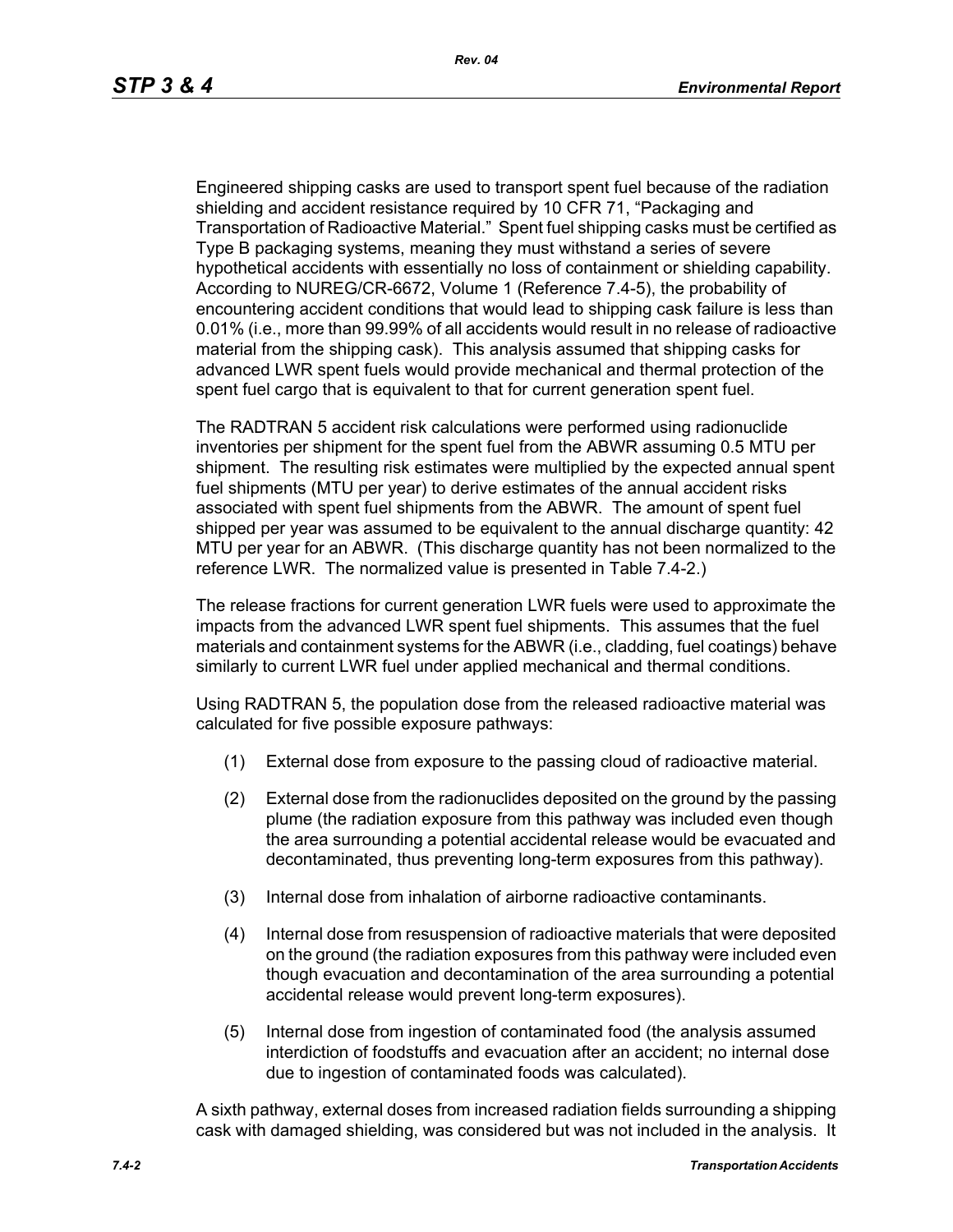is possible that shielding materials incorporated into the cask structures could become damaged as a result of an accident. However, the loss of shielding events was not included in this analysis because their contribution to spent fuel transportation risk is much smaller than the dispersal accident risks from the five pathways listed above.

In addition, calculations were performed to assess the environmental consequences of transportation accidents when shipping spent fuel from the STP site to a spent fuel repository assumed to be at Yucca Mountain, Nevada. The shipping distances and population distribution information for the route were the same as those used for the "incident-free" transportation impacts analysis.

Table 7.4-2 presents unit (per MTU) accident risks associated with transportation of spent fuel from the STP site to the proposed Yucca Mountain repository. The accident risks are provided in the form of a collective population dose (i.e., person-rem over the shipping campaign). The table also presents estimates of accident risk per reactor year normalized to the reference reactor analyzed in WASH-1238 (Reference 7.4-4). The transportation accident impacts were also calculated for the alternative sites (Allens Creek, Limestone, Malakoff, and Parish) within the region of interest.

The risk to the public from radiation exposure was estimated using the nominal probability coefficient for total detriment [730 fatal cancers, nonfatal cancers, and severe hereditary effects per  $1 \times 10^6$  person-rem from ICRP Publication 60 (Reference 7.4-6)] health effects per reference reactor year. These values are presented in Table 7.4-2. These estimated risks are quite small compared to the fatal cancers, nonfatal cancers, and severe hereditary effects that would be expected to occur annually in the same population from exposure to natural sources of radiation using the same linear, no-threshold dose response model. Therefore, there will be negligible increases in environmental risk effects as a result of accidents that may result from shipping spent fuel from the STP site to a spent fuel disposal repository.

#### **7.4.3 Conclusion**

Based on these analyses, STPNOC concludes that the overall transportation accident risks associated with spent fuel shipments from the proposed ABWR units at the STP site are SMALL. This is consistent with the NRC conclusion regarding the risks associated with transportation of spent fuel from current generation reactors presented in WASH-1238 (Reference 7.4-4) and in Table S-4 of 10 CFR 51.52.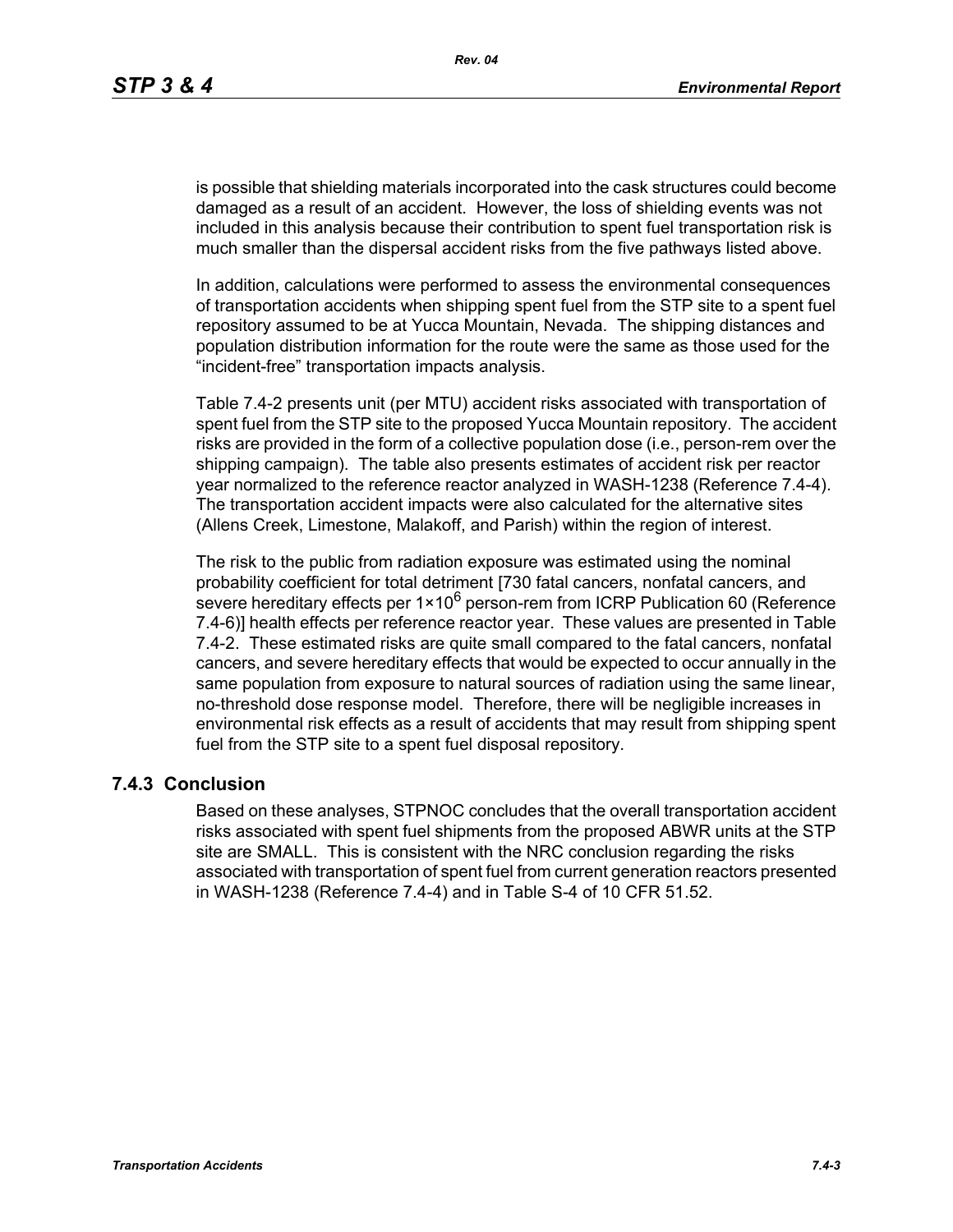### **7.4.4 References**

- 7.4-1 "Environmental Impact Statement for an Early Site Permit (ESP) at the North Anna ESP Site, NUREG-1811," December 2006.
- 7.4-2 "Environmental Impact Statement for an Early Site Permit (ESP) at the Exelon ESP Site, NUREG-1815," July 2006.
- 7.4-3 "Environmental Impact Statement for an Early Site Permit (ESP) at the Grand Gulf ESP Site, NUREG-1817," April 2006.
- 7.4-4 "Environmental Survey of Transportation of Radioactive Materials to and from Nuclear Power Plants, WASH-1238," December 1972.
- 7.4-5 "Reexamination of Spent Fuel Shipment Risk Estimates," NUREG/CR-6672, Volume 1, March 2000.
- 7.4-6 "Recommendations of the International Commission on Radiological Protection, ICRP Publication 60," ICRP (International Commission on Radiological Protection), 1991.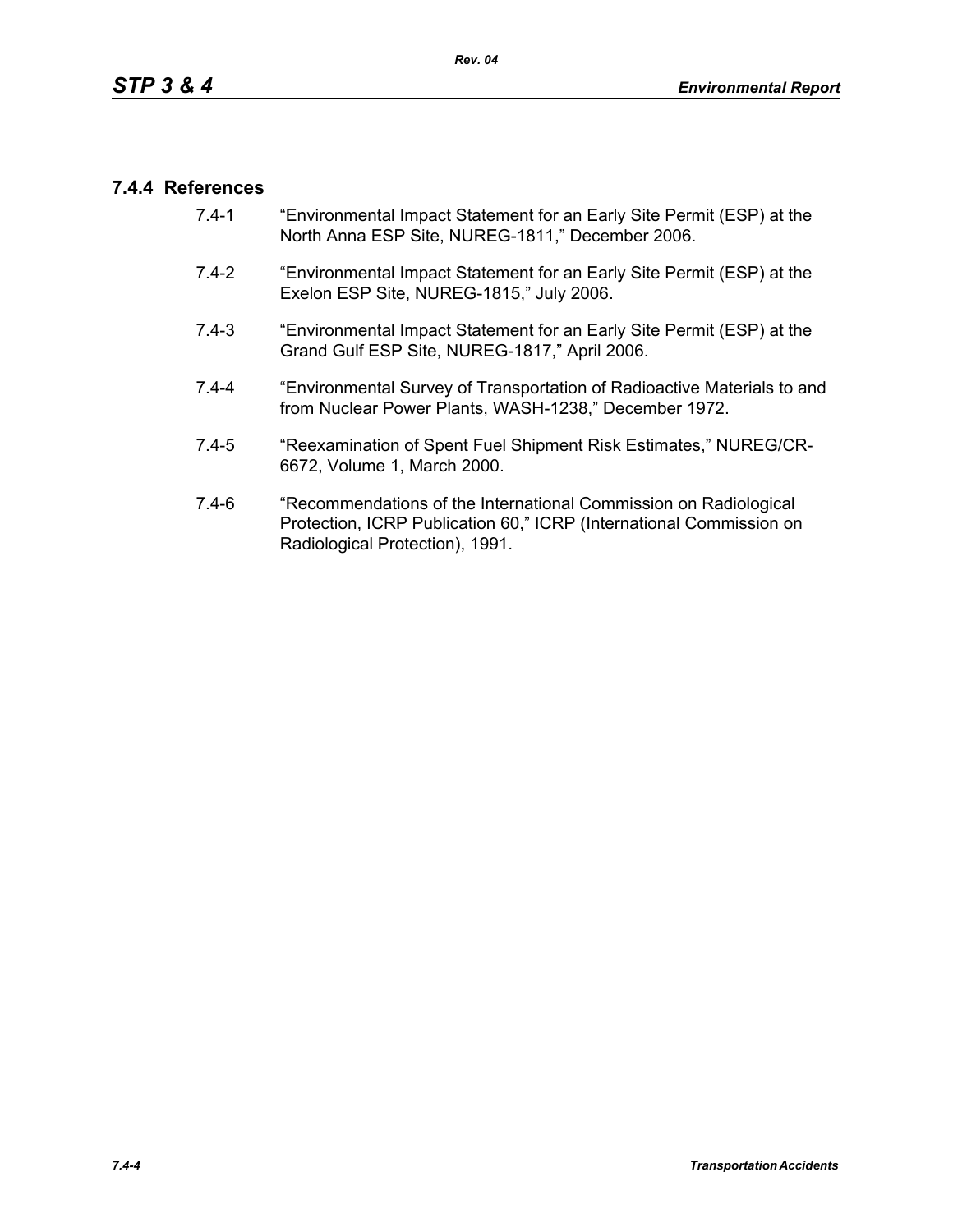| Radionuclide | <b>ABWR Inventory</b><br>Ci/MTU |  |
|--------------|---------------------------------|--|
| $Co-60$      | 3630                            |  |
| Am-241       | 1440                            |  |
| Am-242m      | 33.2                            |  |
| Am-243       | 59.5                            |  |
| Ce-144       | $1.32 \times 10^{4}$            |  |
| Cm-242       | 62.2                            |  |
| Cm-243       | 61.7                            |  |
| Cm-244       | $1.35 \times 10^{4}$            |  |
| Cm-245       | 2.25                            |  |
| Cs-134       | $7.76 \times 10^4$              |  |
| Cs-137       | $1.58 \times 10^5$              |  |
| Eu-154       | $1.56 \times 10^{4}$            |  |
| Eu-155       | 8270                            |  |
| Pm-147       | $3.13 \times 10^{4}$            |  |
| Pu-238       | $1.09 \times 10^{4}$            |  |
| Pu-239       | 427                             |  |
| Pu-240       | 852                             |  |
| Pu-241       | $1.35 \times 10^5$              |  |
| Pu-242       | 3.19                            |  |
| Ru-106       | $2.29 \times 10^{4}$            |  |
| Sb-125       | 7,170                           |  |
| <b>Sr-90</b> | $1.06 \times 10^5$              |  |
| $Y-90$       | $1.06 \times 10^5$              |  |

### **Table 7.4-1 Radionuclide Inventory Used in Transportation Accident Risk Calculations for the ABWR**

Ci/MTU = curies per metric ton uranium